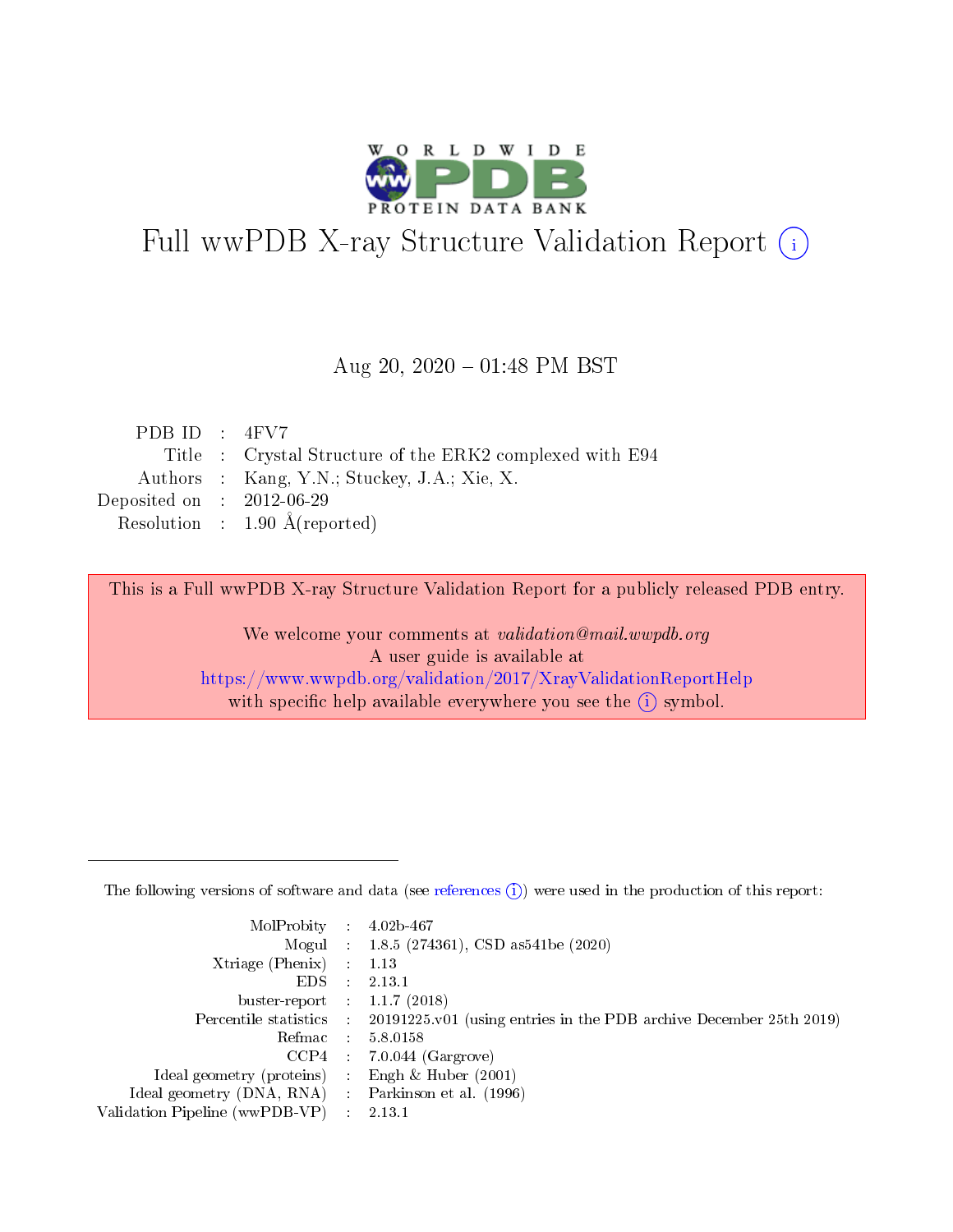# 1 [O](https://www.wwpdb.org/validation/2017/XrayValidationReportHelp#overall_quality)verall quality at a glance  $(i)$

The following experimental techniques were used to determine the structure: X-RAY DIFFRACTION

The reported resolution of this entry is 1.90 Å.

Percentile scores (ranging between 0-100) for global validation metrics of the entry are shown in the following graphic. The table shows the number of entries on which the scores are based.



| Metric                | Whole archive<br>$(\#\mathrm{Entries})$ | Similar resolution<br>$(\#\text{Entries},\,\text{resolution}\,\,\text{range}(\textup{\AA}))$ |
|-----------------------|-----------------------------------------|----------------------------------------------------------------------------------------------|
| $R_{free}$            | 130704                                  | $6207(1.90-1.90)$                                                                            |
| Clashscore            | 141614                                  | $6847(1.90-1.90)$                                                                            |
| Ramachandran outliers | 138981                                  | $6760(1.90-1.90)$                                                                            |
| Sidechain outliers    | 138945                                  | 6760 (1.90-1.90)                                                                             |
| RSRZ outliers         | 127900                                  | $6082(1.90-1.90)$                                                                            |

The table below summarises the geometric issues observed across the polymeric chains and their fit to the electron density. The red, orange, yellow and green segments on the lower bar indicate the fraction of residues that contain outliers for  $>=3, 2, 1$  and 0 types of geometric quality criteria respectively. A grey segment represents the fraction of residues that are not modelled. The numeric value for each fraction is indicated below the corresponding segment, with a dot representing fractions <=5% The upper red bar (where present) indicates the fraction of residues that have poor fit to the electron density. The numeric value is given above the bar.

| Mol | $\cap$ hain | Length  | Quality of chain |    |  |
|-----|-------------|---------|------------------|----|--|
|     |             |         | 7%               |    |  |
|     |             | $360\,$ | 90%              | 5% |  |

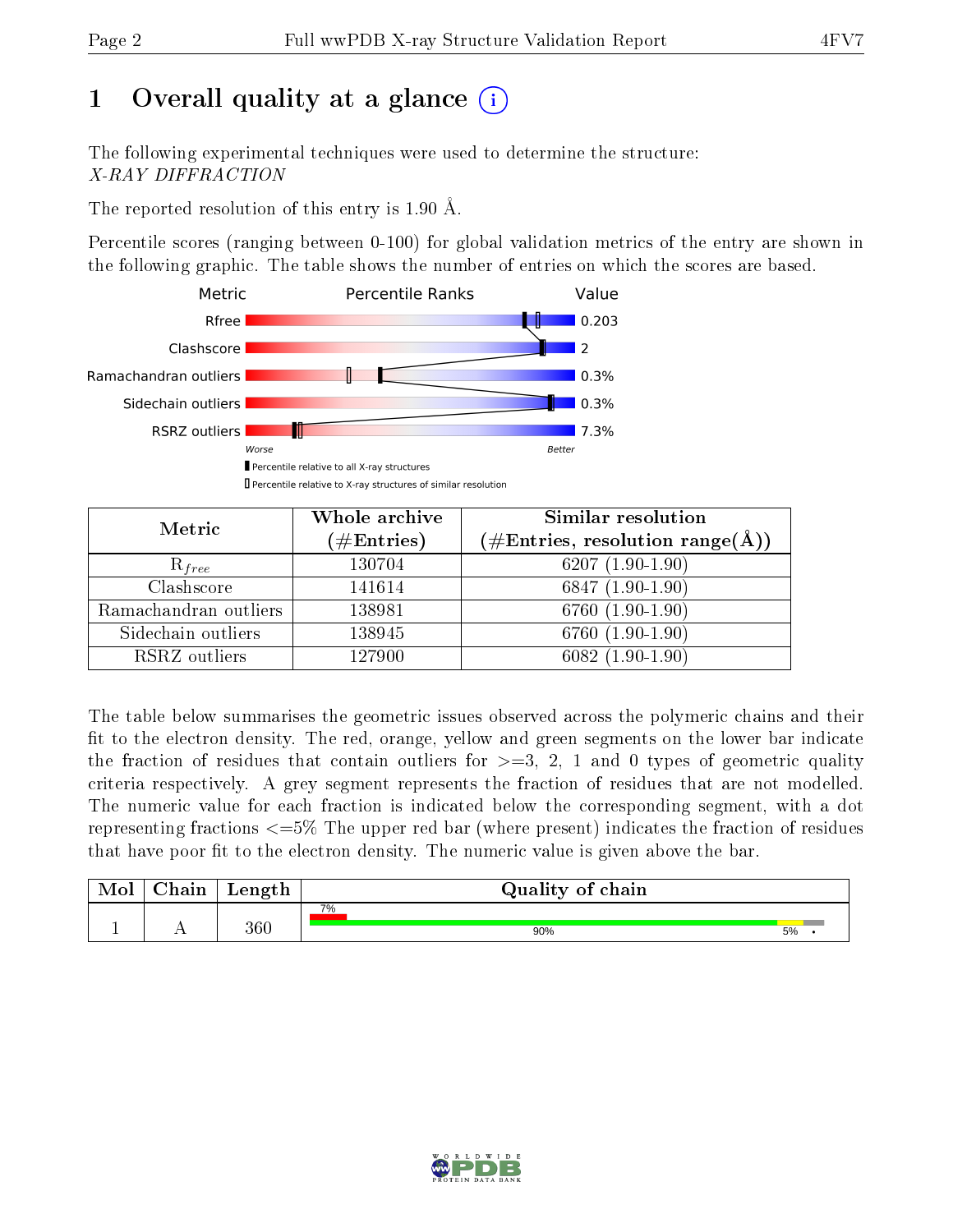# 2 Entry composition  $\left( \cdot \right)$

There are 6 unique types of molecules in this entry. The entry contains 3101 atoms, of which 27 are hydrogens and 0 are deuteriums.

In the tables below, the ZeroOcc column contains the number of atoms modelled with zero occupancy, the AltConf column contains the number of residues with at least one atom in alternate conformation and the Trace column contains the number of residues modelled with at most 2 atoms.

Molecule 1 is a protein called Mitogen-activated protein kinase 1.

| Mol | Chain | Residues | $\rm{Atoms}$         |       |     | $\text{ZeroOcc} \mid \text{AltConf} \mid \text{Trace}$ |    |  |  |
|-----|-------|----------|----------------------|-------|-----|--------------------------------------------------------|----|--|--|
|     |       | 344      | <b>Total</b><br>2796 | 1796- | 475 | 509                                                    | 16 |  |  |

• Molecule 2 is 4-(3-chlorophenyl)-5- $\{2-[3-hydroxyphenyl)$ amino $|pyr$ imidin-4-yl}-2- $\{[2-hydroxyphenyl]$ (piperidin-1-yl)ethyl]amino}thiophene-3-carbonitrile (three-letter code: E94) (formula:  $C_{28}H_{27}C1N_6OS$ ).



| Mol | Chain   Residues | Atoms |    |          |            | ZeroOcc | $\mid$ AltConf |    |  |
|-----|------------------|-------|----|----------|------------|---------|----------------|----|--|
|     |                  | Total |    | $C = C1$ | $_{\rm H}$ |         |                | ∩母 |  |
| -   |                  |       | 28 |          | - 27       | -6      |                | -  |  |

• Molecule 3 is SULFATE ION (three-letter code: SO4) (formula:  $O_4S$ ).

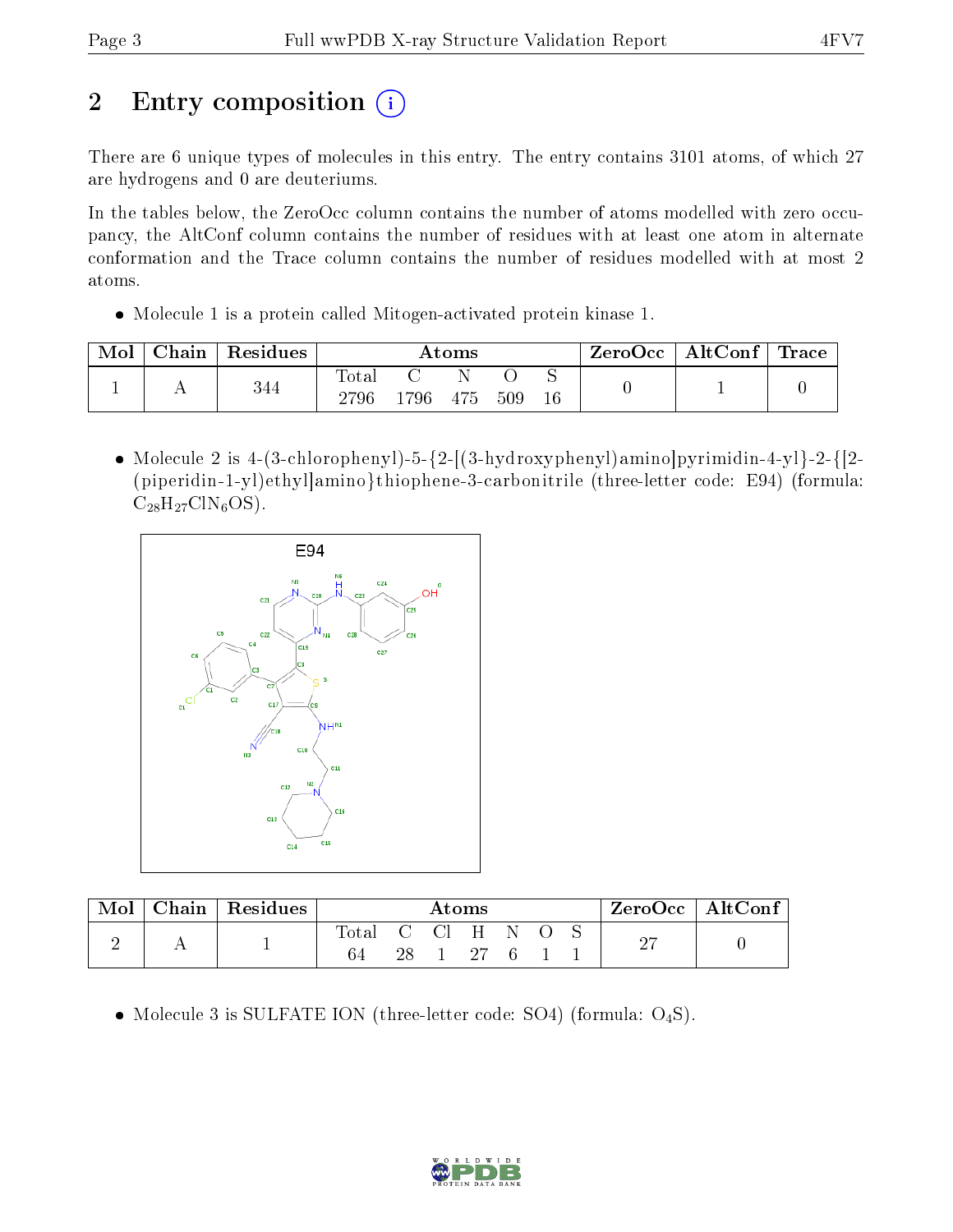

| Mol | $\vert$ Chain $\vert$ Residues | Atoms                                   | $ZeroOcc$   AltConf |
|-----|--------------------------------|-----------------------------------------|---------------------|
|     |                                | Total O S<br>.h                         |                     |
|     |                                | Total O S<br>.h                         |                     |
|     |                                | Total<br>$^{\circ}$ S<br>$\overline{O}$ |                     |

 $\bullet$  Molecule 4 is 1,2-ETHANEDIOL (three-letter code: EDO) (formula:  $\rm{C_2H_6O_2}).$ 



|  | $\text{Mol}$   Chain   Residues | <b>Atoms</b> |  | ZeroOcc   AltConf |  |  |
|--|---------------------------------|--------------|--|-------------------|--|--|
|  |                                 | Total C      |  |                   |  |  |

 $Continued on next page...$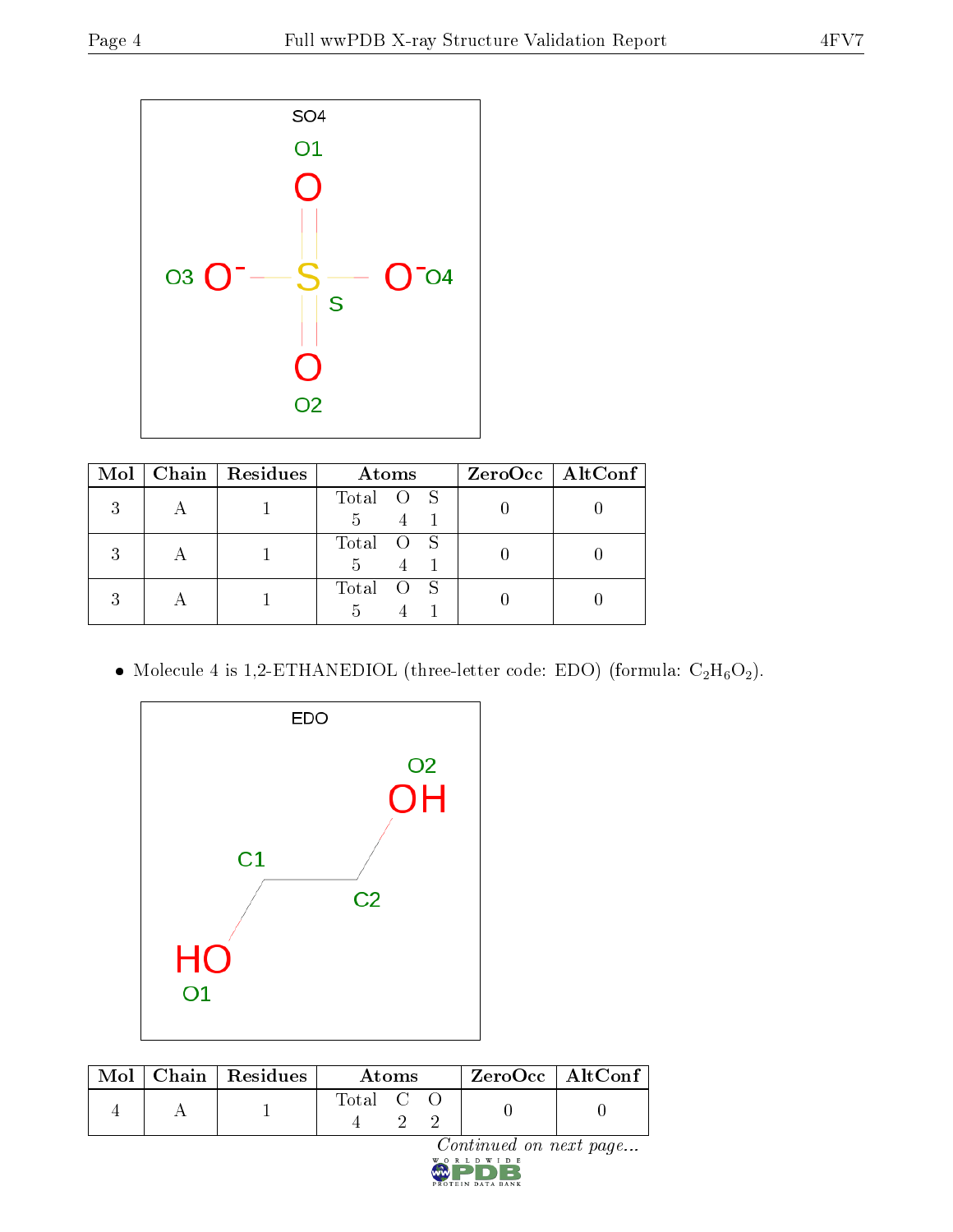Continued from previous page...

|  | Mol   Chain   Residues | Atoms     | $ZeroOcc \   \ AltConf$ |  |
|--|------------------------|-----------|-------------------------|--|
|  |                        | Total C O |                         |  |
|  |                        | Total C O |                         |  |

• Molecule 5 is GLYCEROL (three-letter code: GOL) (formula:  $C_3H_8O_3$ ).



|  | $_{\shortmid}$ Mol $\mid$ Chain $\mid$ Residues $^{+}$ | Atoms   |  | $ZeroOcc \mid AltConf \mid$ |  |  |
|--|--------------------------------------------------------|---------|--|-----------------------------|--|--|
|  |                                                        | Total C |  |                             |  |  |

Molecule 6 is water.

| Mol | $C$ hain   Residues | Atoms                   | $ZeroOcc$   AltConf |
|-----|---------------------|-------------------------|---------------------|
|     | 208                 | Total<br>208<br>$208\,$ |                     |

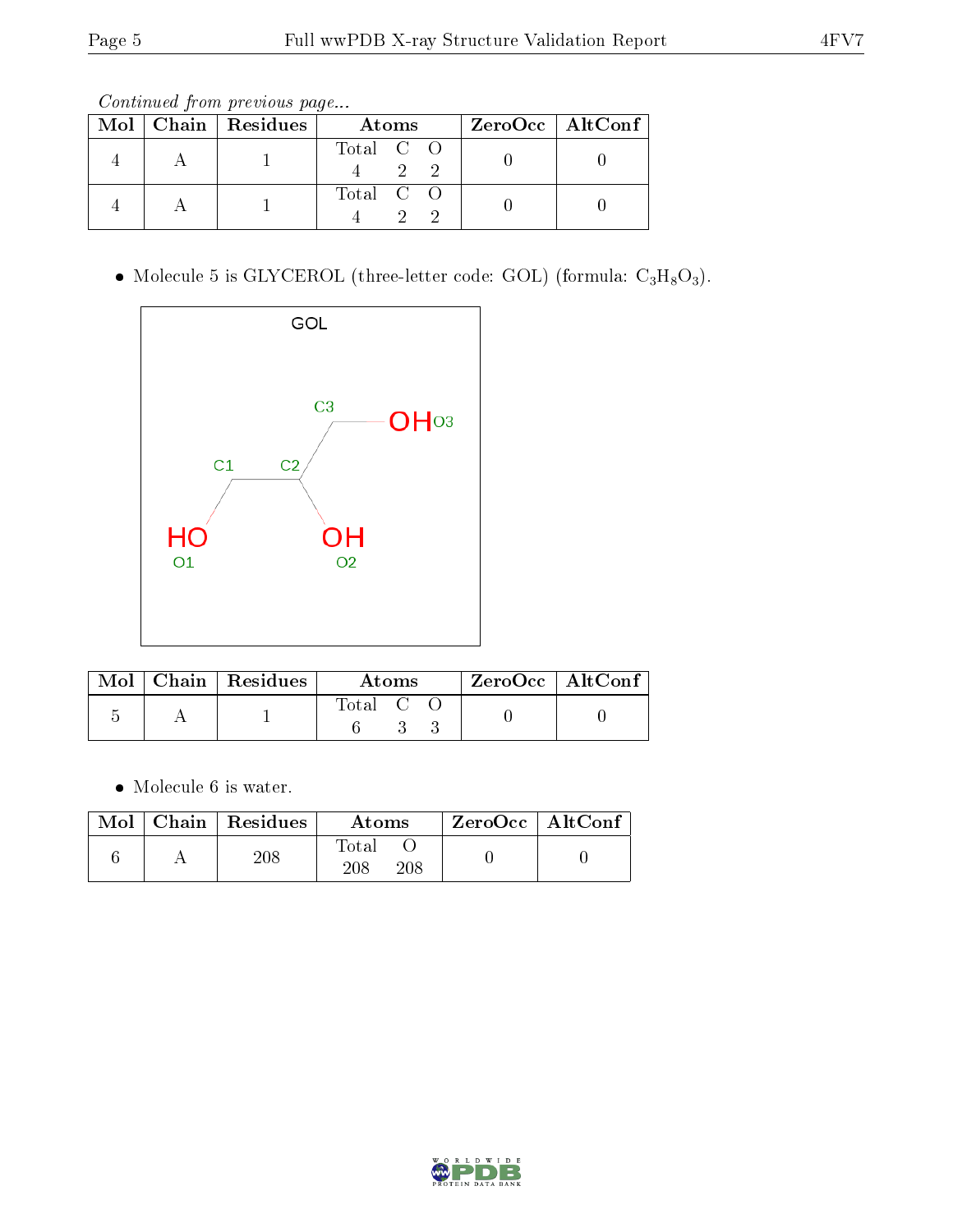# 3 Residue-property plots  $(i)$

These plots are drawn for all protein, RNA, DNA and oligosaccharide chains in the entry. The first graphic for a chain summarises the proportions of the various outlier classes displayed in the second graphic. The second graphic shows the sequence view annotated by issues in geometry and electron density. Residues are color-coded according to the number of geometric quality criteria for which they contain at least one outlier: green  $= 0$ , yellow  $= 1$ , orange  $= 2$  and red  $= 3$  or more. A red dot above a residue indicates a poor fit to the electron density ( $RSRZ > 2$ ). Stretches of 2 or more consecutive residues without any outlier are shown as a green connector. Residues present in the sample, but not in the model, are shown in grey.

• Molecule 1: Mitogen-activated protein kinase 1



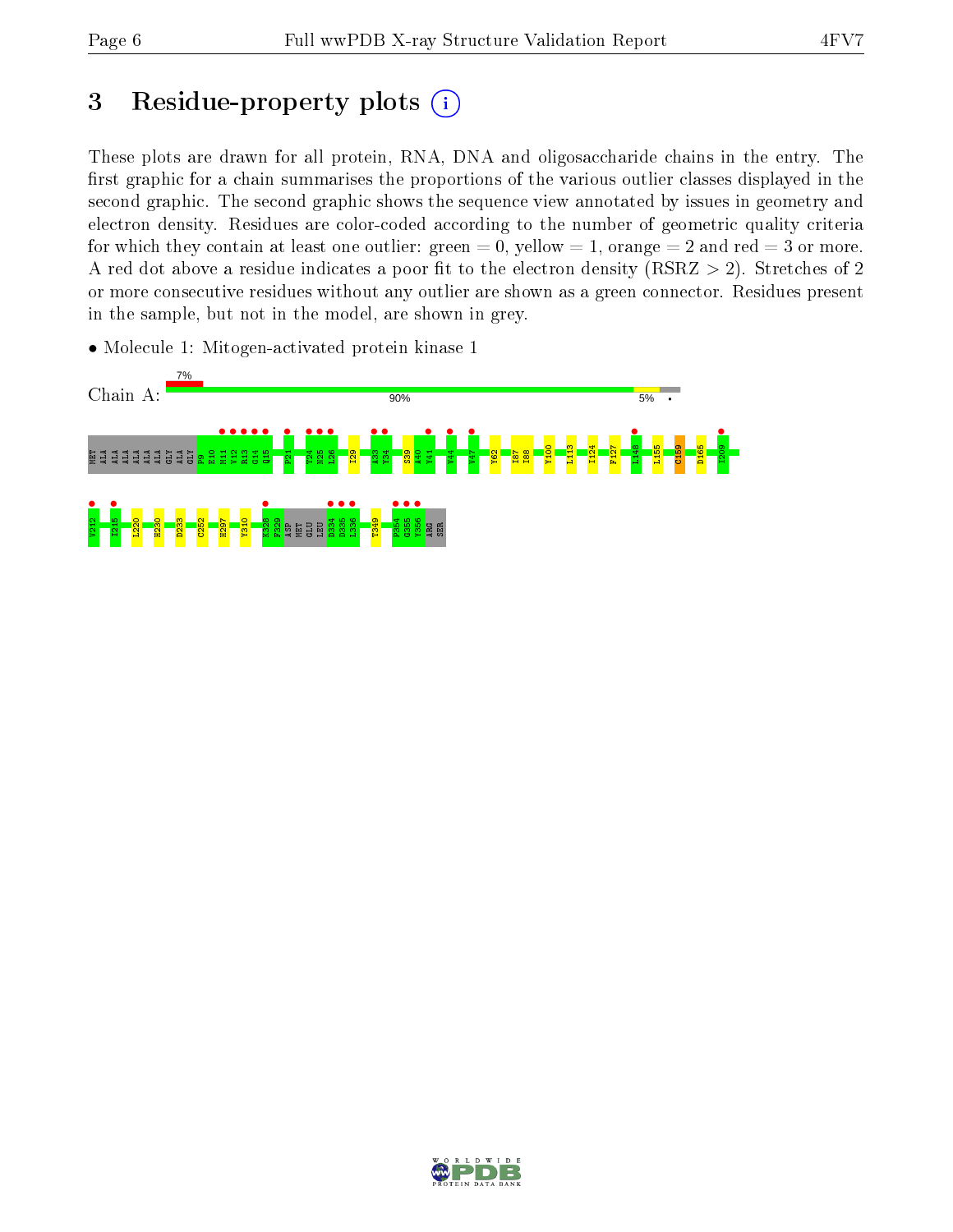# 4 Data and refinement statistics  $(i)$

| Property                                                             | Value                                                    | Source     |
|----------------------------------------------------------------------|----------------------------------------------------------|------------|
| Space group                                                          | P 1 21 1                                                 | Depositor  |
| Cell constants                                                       | $48.63\text{\AA}$<br>$70.19\text{\AA}$<br>$61.12\AA$     | Depositor  |
| a, b, c, $\alpha$ , $\beta$ , $\gamma$                               | $90.00^\circ$<br>$111.20^{\circ}$<br>$90.00^\circ$       |            |
| Resolution $(A)$                                                     | 27.10<br>1.90<br>$\equiv$                                | Depositor  |
|                                                                      | 27.10<br>1.90                                            | <b>EDS</b> |
| % Data completeness                                                  | $92.9(27.10-1.90)$                                       | Depositor  |
| (in resolution range)                                                | $92.9(27.10-1.90)$                                       | <b>EDS</b> |
| $R_{merge}$                                                          | 0.05                                                     | Depositor  |
| $\mathrm{R}_{sym}$                                                   | (Not available)                                          | Depositor  |
| $\sqrt{I/\sigma}(I) > 1$                                             | $\overline{2.79}$ (at 1.91Å)                             | Xtriage    |
| Refinement program                                                   | BUSTER-TNT BUSTER 2.11.1, BUSTER 2.11.1                  | Depositor  |
| $R, R_{free}$                                                        | 0.183<br>0.208<br>$\sim$                                 | Depositor  |
|                                                                      | 0.181<br>0.203<br>$\mathbf{A}$                           | DCC        |
| $R_{free}$ test set                                                  | 1424 reflections $(5.06\%)$                              | wwPDB-VP   |
| Wilson B-factor $(A^2)$                                              | 27.2                                                     | Xtriage    |
| Anisotropy                                                           | 0.366                                                    | Xtriage    |
| Bulk solvent $k_{sol}(e/\mathring{A}^3)$ , $B_{sol}(\mathring{A}^2)$ | $0.34$ , 46.5                                            | <b>EDS</b> |
| L-test for twinning <sup>2</sup>                                     | $\langle  L  \rangle = 0.50, \langle L^2 \rangle = 0.33$ | Xtriage    |
| Estimated twinning fraction                                          | $0.028$ for h,-k,-h-l                                    | Xtriage    |
| $F_o, F_c$ correlation                                               | 0.96                                                     | <b>EDS</b> |
| Total number of atoms                                                | $\overline{3}101$                                        | wwPDB-VP   |
| Average B, all atoms $(A^2)$                                         | 34.0                                                     | wwPDB-VP   |

Xtriage's analysis on translational NCS is as follows: The largest off-origin peak in the Patterson function is  $7.48\%$  of the height of the origin peak. No significant pseudotranslation is detected.

<sup>&</sup>lt;sup>2</sup>Theoretical values of  $\langle |L| \rangle$ ,  $\langle L^2 \rangle$  for acentric reflections are 0.5, 0.333 respectively for untwinned datasets, and 0.375, 0.2 for perfectly twinned datasets.



<span id="page-6-1"></span><span id="page-6-0"></span><sup>1</sup> Intensities estimated from amplitudes.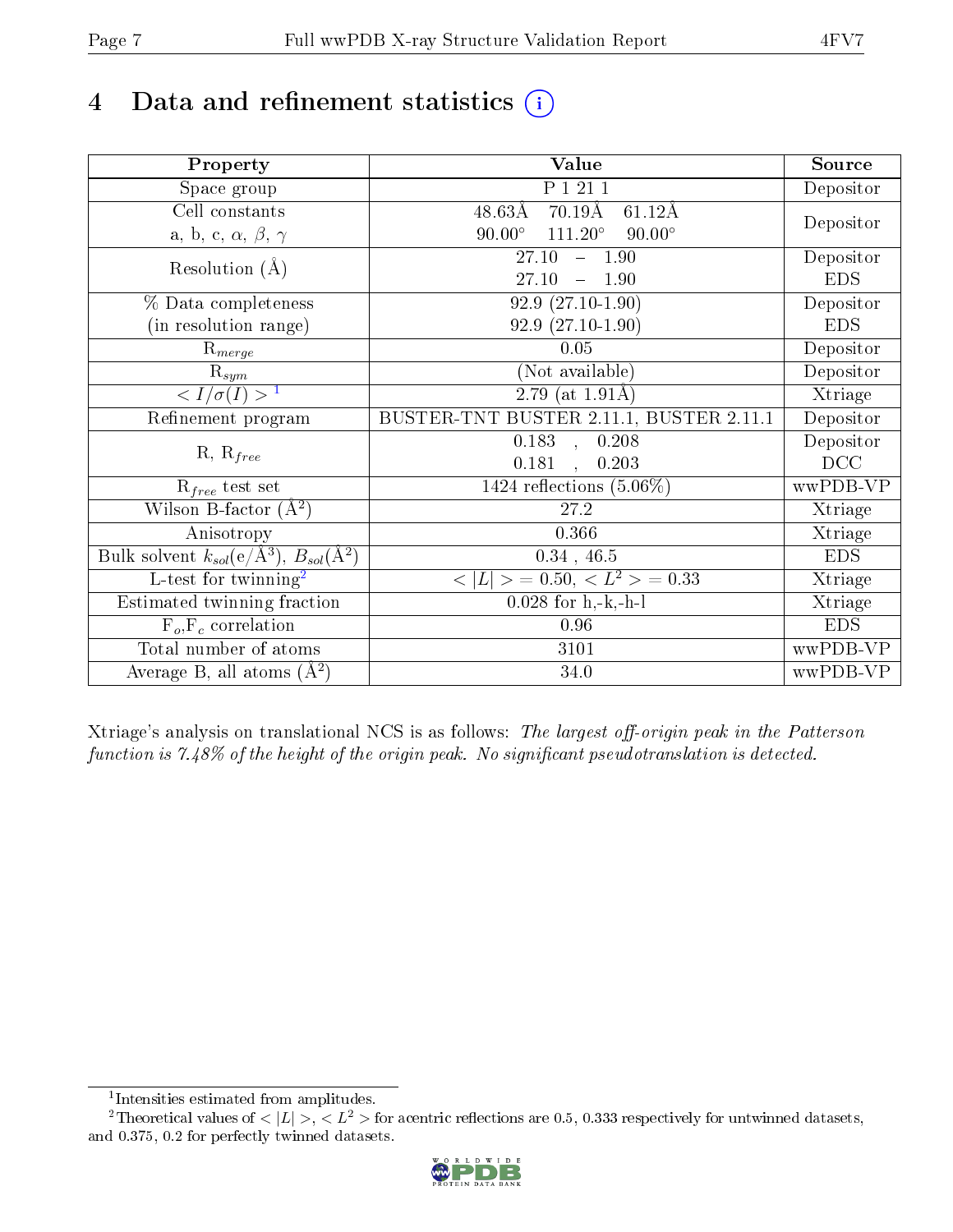# 5 Model quality  $(i)$

## 5.1 Standard geometry (i)

Bond lengths and bond angles in the following residue types are not validated in this section: E94, GOL, CME, EDO, SO4

The Z score for a bond length (or angle) is the number of standard deviations the observed value is removed from the expected value. A bond length (or angle) with  $|Z| > 5$  is considered an outlier worth inspection. RMSZ is the root-mean-square of all Z scores of the bond lengths (or angles).

| Bond lengths<br>$Mol$   Chain |      |                                 |      | Bond angles |
|-------------------------------|------|---------------------------------|------|-------------|
|                               |      | RMSZ $ #Z  > 5$ RMSZ $ #Z  > 5$ |      |             |
|                               | 0.50 | 0/2845                          | 0.58 | $-0/3858$   |

There are no bond length outliers.

There are no bond angle outliers.

There are no chirality outliers.

There are no planarity outliers.

### 5.2 Too-close contacts  $(i)$

In the following table, the Non-H and H(model) columns list the number of non-hydrogen atoms and hydrogen atoms in the chain respectively. The H(added) column lists the number of hydrogen atoms added and optimized by MolProbity. The Clashes column lists the number of clashes within the asymmetric unit, whereas Symm-Clashes lists symmetry related clashes.

|  |      | Mol   Chain   Non-H   $H (model)$   $H (added)$ |      | $Clashes$   Symm-Clashes |
|--|------|-------------------------------------------------|------|--------------------------|
|  | 2796 |                                                 | 2770 |                          |
|  | 37   | 27                                              | 27   |                          |
|  | 15   |                                                 |      |                          |
|  | 1 വ  |                                                 | 18   |                          |
|  |      |                                                 |      |                          |
|  | 208  |                                                 |      |                          |
|  | 3074 | 97                                              | 2823 |                          |

The all-atom clashscore is defined as the number of clashes found per 1000 atoms (including hydrogen atoms). The all-atom clashscore for this structure is 2.

All (10) close contacts within the same asymmetric unit are listed below, sorted by their clash magnitude.

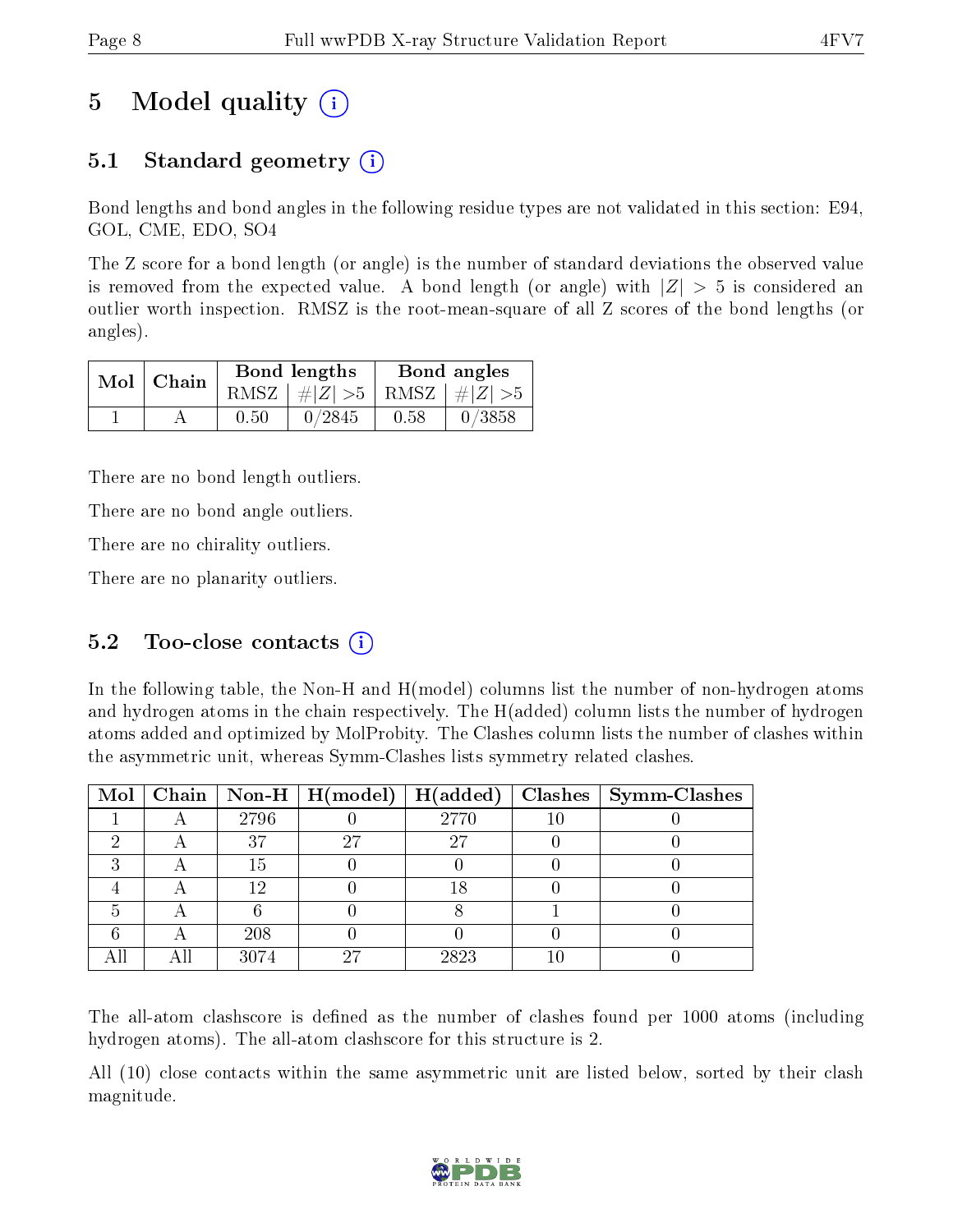| Atom-1               | Atom-2              | Interatomic<br>distance $(A)$ | Clash<br>overlap $(A)$ |
|----------------------|---------------------|-------------------------------|------------------------|
|                      |                     |                               |                        |
| 1: A:230:HIS:CE1     | 1: A: 233: ASP: HB2 | 2.32                          | 0.64                   |
| 1: A:310: TYR: CE1   | 5:A:408:GOL:H32     | 2.39                          | 0.58                   |
| 1: A:252: CME: HZ2   | 1:A:297:HIS:ND1     | 2.21                          | 0.55                   |
| 1:A:127:PHE:HE1      | 1: A:159: CME: HB2  | 1.75                          | 0.51                   |
| 1:A:124:ILE:HD13     | 1: A:220:LEU:HD23   | 1.96                          | 0.48                   |
| 1:A:29:ILE:HD11      | 1: A:39: SER: HB3   | 1.96                          | 0.47                   |
| 1: A:88: ILE: HB     | 1: A: 100: TYR: HB2 | 1.98                          | 0.46                   |
| 1: A:252: CME: HZ2   | 1:A:297:HIS:CE1     | 2.51                          | 0.46                   |
| 1: A: 113: LEU: HD12 | 1:A:155:LEU:HD13    | 1.98                          | 0.45                   |
| 1:A:87:ILE:HD13      | 1: A:349:THR:HG22   | 1.98                          | 0.45                   |

There are no symmetry-related clashes.

### 5.3 Torsion angles  $(i)$

#### 5.3.1 Protein backbone  $(i)$

In the following table, the Percentiles column shows the percent Ramachandran outliers of the chain as a percentile score with respect to all X-ray entries followed by that with respect to entries of similar resolution.

The Analysed column shows the number of residues for which the backbone conformation was analysed, and the total number of residues.

| $\mid$ Mol $\mid$ Chain $\mid$ | Analysed Favoured   Allowed   Outliers   Percentiles |  |               |
|--------------------------------|------------------------------------------------------|--|---------------|
|                                | 339/360 (94%)   331 (98%)   7 (2%)   1 (0%)          |  | $\vert$ 41 31 |

All (1) Ramachandran outliers are listed below:

| Chain   Res | Type |
|-------------|------|
|             |      |

#### 5.3.2 Protein sidechains  $(i)$

In the following table, the Percentiles column shows the percent sidechain outliers of the chain as a percentile score with respect to all X-ray entries followed by that with respect to entries of similar resolution.

The Analysed column shows the number of residues for which the sidechain conformation was analysed, and the total number of residues.

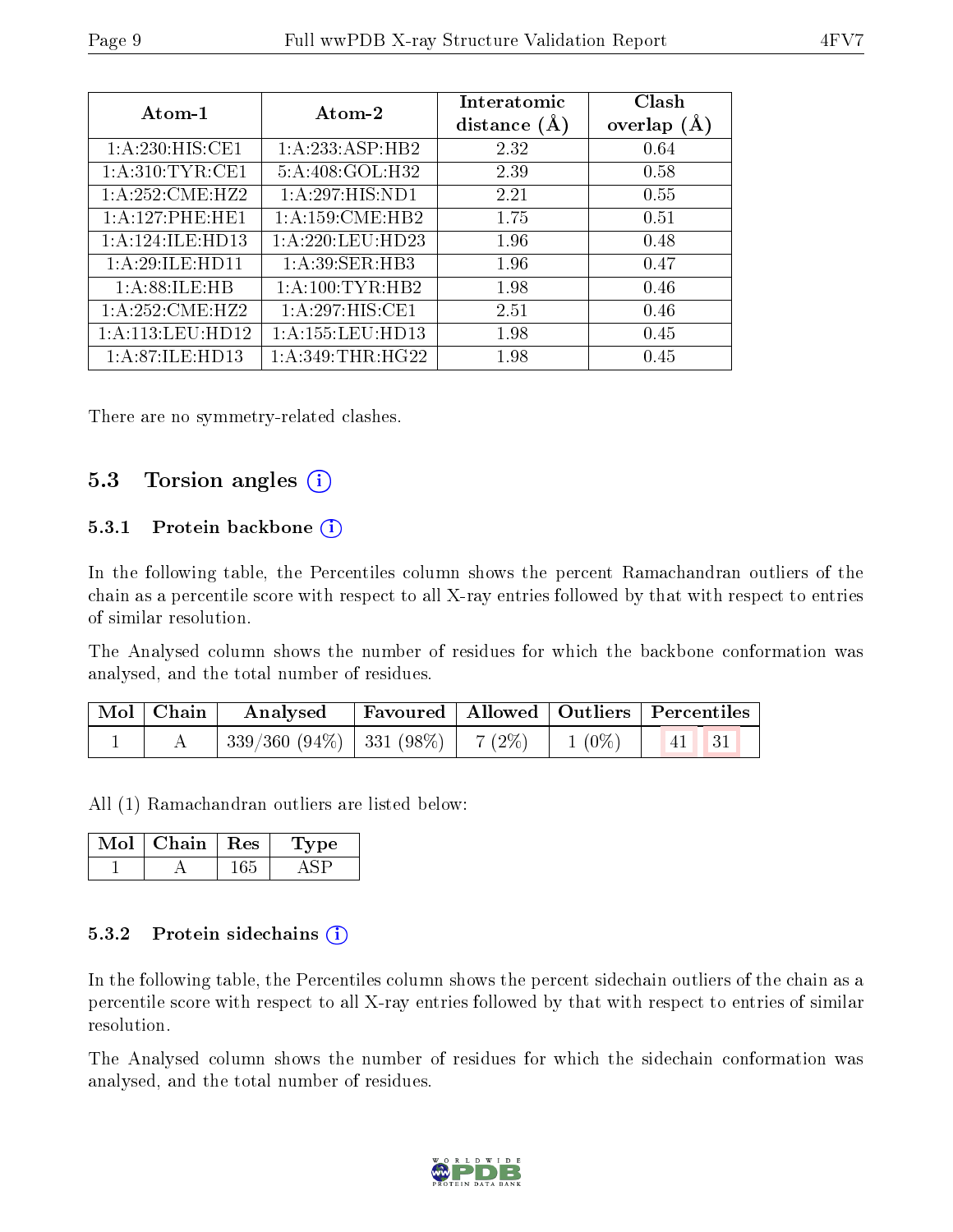| Mol   Chain | Analysed                                                                                 |  | Rotameric   Outliers   Percentiles |  |  |  |
|-------------|------------------------------------------------------------------------------------------|--|------------------------------------|--|--|--|
|             | $\left  303/316 \ (96\%) \ \right  \ 302 \ (100\%) \ \left  1 \ (0\%) \ \right  \ 92$ 93 |  |                                    |  |  |  |

All (1) residues with a non-rotameric sidechain are listed below:

| Chain | Res | рe |
|-------|-----|----|
|       |     |    |

Some sidechains can be flipped to improve hydrogen bonding and reduce clashes. There are no such sidechains identified.

#### $5.3.3$  RNA  $(i)$

There are no RNA molecules in this entry.

### 5.4 Non-standard residues in protein, DNA, RNA chains (i)

2 non-standard protein/DNA/RNA residues are modelled in this entry.

In the following table, the Counts columns list the number of bonds (or angles) for which Mogul statistics could be retrieved, the number of bonds (or angles) that are observed in the model and the number of bonds (or angles) that are defined in the Chemical Component Dictionary. The Link column lists molecule types, if any, to which the group is linked. The Z score for a bond length (or angle) is the number of standard deviations the observed value is removed from the expected value. A bond length (or angle) with  $|Z| > 2$  is considered an outlier worth inspection. RMSZ is the root-mean-square of all Z scores of the bond lengths (or angles).

| Mol |      | Chain   | Res | Link |                 | Bond lengths |        |        | Bond angles |   |
|-----|------|---------|-----|------|-----------------|--------------|--------|--------|-------------|---|
|     | Type |         |     |      | ounts –         | RMSZ         | Z<br># | Counts | RMSZ        | Z |
|     | CME  | $\pm$ 1 | 159 | ᆂ    | $.10\,$<br>8.9. | 0.79         |        | 5,9,11 | 1.39        |   |
|     | 'ME  |         | 252 |      | 8,9,10          | 0.45         |        | 5,9,11 | 0.98        |   |

In the following table, the Chirals column lists the number of chiral outliers, the number of chiral centers analysed, the number of these observed in the model and the number defined in the Chemical Component Dictionary. Similar counts are reported in the Torsion and Rings columns. '-' means no outliers of that kind were identified.

|      |     |  | Mol   Type   Chain   Res   Link   Chirals   Torsions   Rings |  |
|------|-----|--|--------------------------------------------------------------|--|
| CM E | 159 |  | 0/5/8/10                                                     |  |
| OM E | 252 |  | /5/8/10                                                      |  |

There are no bond length outliers.

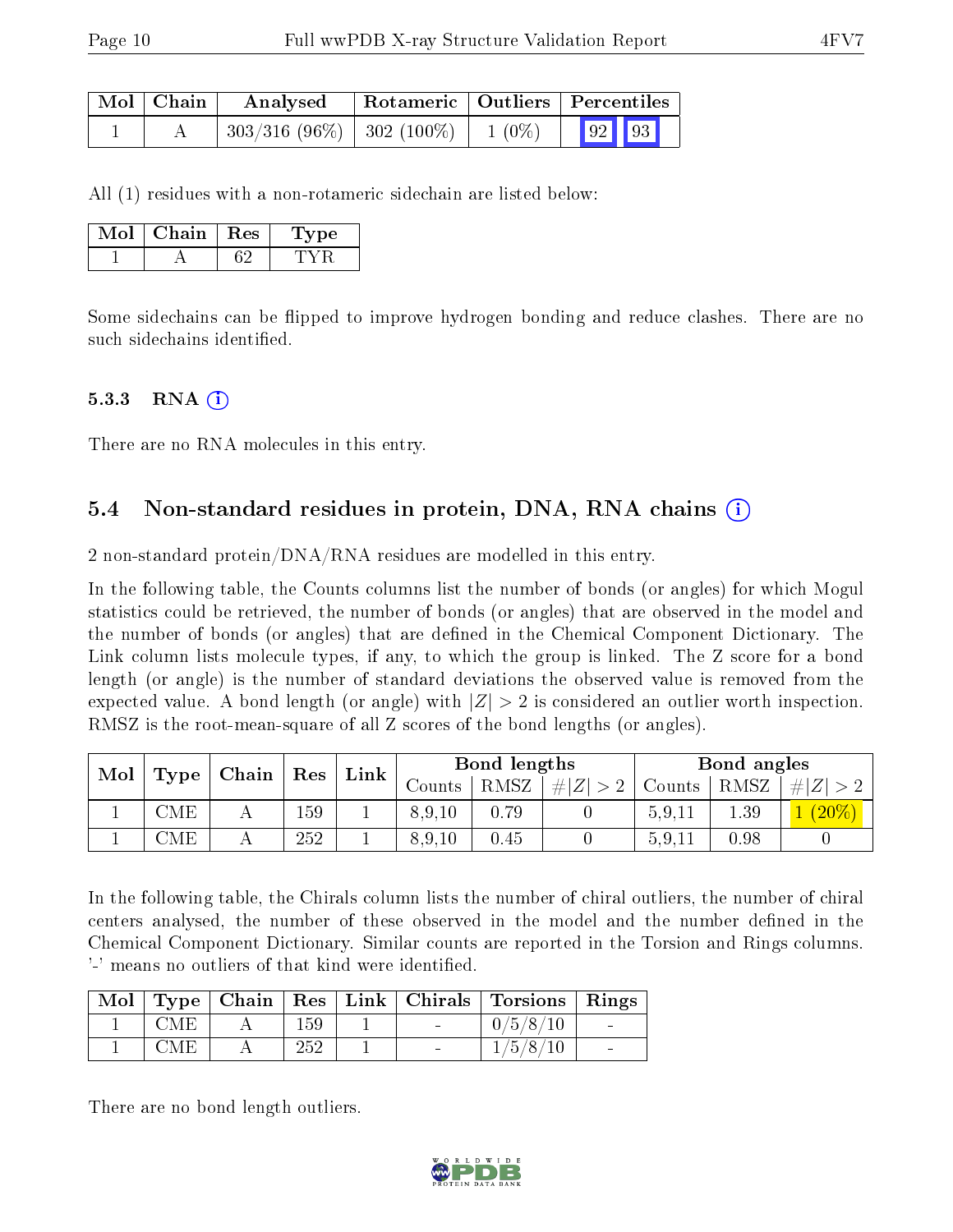All (1) bond angle outliers are listed below:

|  |  | $\mid$ Mol $\mid$ Chain $\mid$ Res $\mid$ Type $\mid$ Atoms | Observed $(^\circ)$   Ideal $(^\circ)$ |        |
|--|--|-------------------------------------------------------------|----------------------------------------|--------|
|  |  | $159$   CME   CB-SG-SD   2.02                               | $109.05\,$                             | 103.82 |

There are no chirality outliers.

All (1) torsion outliers are listed below:

| $\sqrt{\text{M}}$ ol   Chain   Res   Type ' |      | Atoms               |
|---------------------------------------------|------|---------------------|
|                                             | CME. | $\perp$ CE-SD-SG-CB |

There are no ring outliers.

2 monomers are involved in 3 short contacts:

|  |     |  | Mol   Chain   Res   Type   Clashes   Symm-Clashes |
|--|-----|--|---------------------------------------------------|
|  |     |  |                                                   |
|  | 252 |  |                                                   |

### 5.5 Carbohydrates (i)

There are no monosaccharides in this entry.

### 5.6 Ligand geometry  $(i)$

8 ligands are modelled in this entry.

In the following table, the Counts columns list the number of bonds (or angles) for which Mogul statistics could be retrieved, the number of bonds (or angles) that are observed in the model and the number of bonds (or angles) that are dened in the Chemical Component Dictionary. The Link column lists molecule types, if any, to which the group is linked. The Z score for a bond length (or angle) is the number of standard deviations the observed value is removed from the expected value. A bond length (or angle) with  $|Z| > 2$  is considered an outlier worth inspection. RMSZ is the root-mean-square of all Z scores of the bond lengths (or angles).

| Mol            |                 | Chain | Res | Link |          | Bond lengths |                  |          | Bond angles |                  |  |
|----------------|-----------------|-------|-----|------|----------|--------------|------------------|----------|-------------|------------------|--|
|                | <b>Type</b>     |       |     |      | Counts   | RMSZ         | # $ Z  > 2$      | Counts   | RMSZ        | Z  > 2           |  |
| 3              | SO <sub>4</sub> | А     | 403 |      | 4,4,4    | 0.38         |                  | 6,6,6    | 0.17        |                  |  |
| $\overline{4}$ | <b>EDO</b>      | А     | 405 |      | 3,3,3    | 0.48         |                  | 2,2,2    | 0.20        | $\theta$         |  |
| 3              | SO <sub>4</sub> | А     | 402 |      | 4.4,4    | 0.37         | $\left( \right)$ | 6,6,6    | 0.18        | $\overline{0}$   |  |
| $\overline{5}$ | $\rm GOL$       | А     | 408 |      | 5,5,5    | 0.24         |                  | 5,5,5    | 0.57        | $\left( \right)$ |  |
| $\overline{2}$ | E94             | А     | 401 |      | 37,41,41 | 0.49         | $\theta$         | 45,56,56 | 0.69        | $1(2\%)$         |  |
| $\overline{4}$ | <b>EDO</b>      | А     | 407 |      | 3,3,3    | 0.52         |                  | 2,2,2    | 0.13        | $\left( \right)$ |  |
| 3              | SO <sub>4</sub> | А     | 404 |      | 4,4,4    | 0.22         |                  | 6,6,6    | 0.09        | $\theta$         |  |

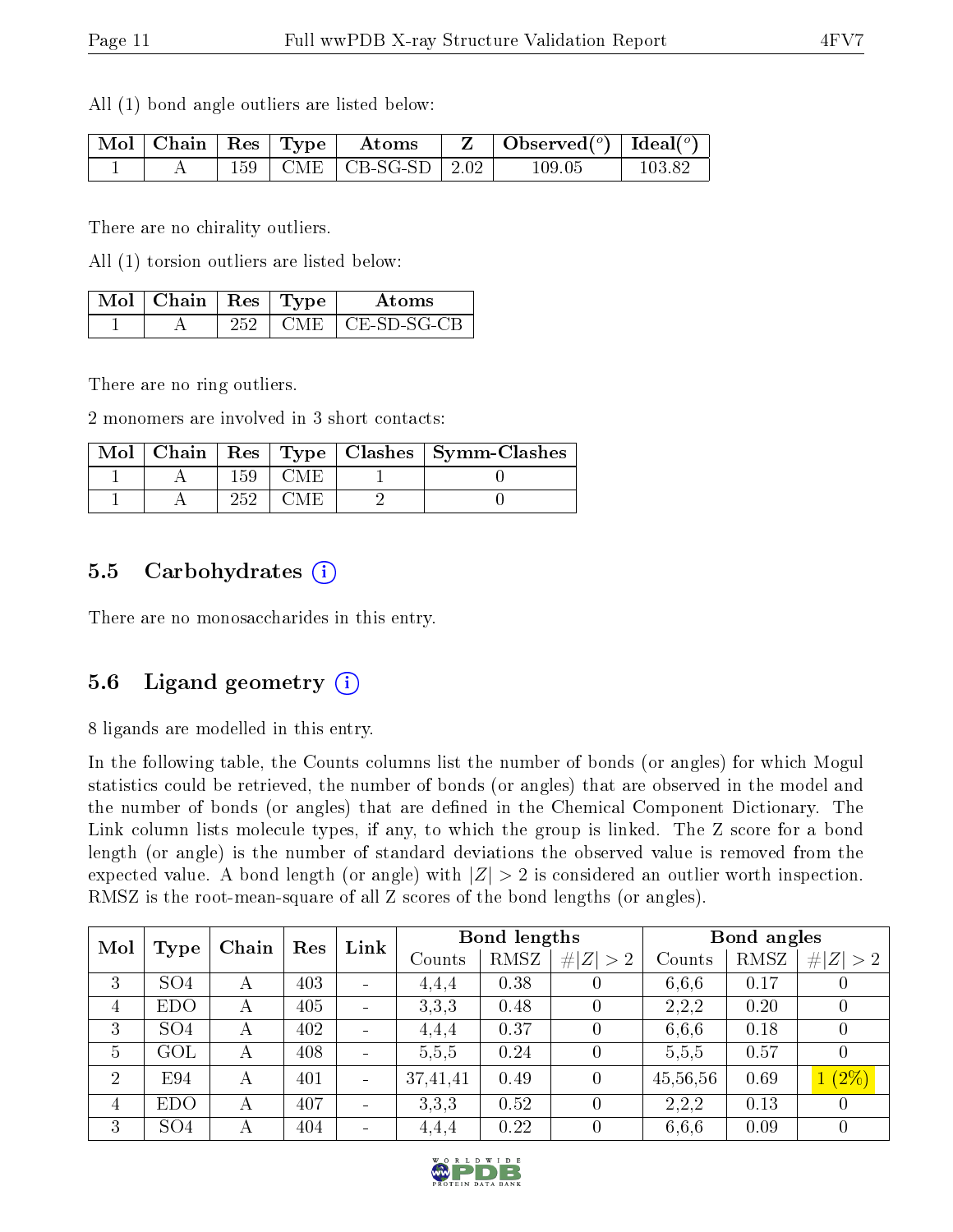| Mol | Type | $ $ Chain $ $ Res $ $ |     | $^{\shortmid}$ Link | Bond lengths |      |                       | Bond angles                                    |      |  |
|-----|------|-----------------------|-----|---------------------|--------------|------|-----------------------|------------------------------------------------|------|--|
|     |      |                       |     |                     | Counts i     |      | $ RMSZ  \#  Z  > 2  $ | $\vert$ Counts $\vert$ RMSZ $\vert \#  Z  > 2$ |      |  |
|     | EDC  |                       | 406 |                     | 3.3.3        | 0.48 |                       | ററ<br>$\Delta, \Delta, \Delta$                 | 0.28 |  |

In the following table, the Chirals column lists the number of chiral outliers, the number of chiral centers analysed, the number of these observed in the model and the number defined in the Chemical Component Dictionary. Similar counts are reported in the Torsion and Rings columns. '-' means no outliers of that kind were identified.

| Mol | Type       | Chain | Res | Link | <b>Chirals</b>               | <b>Torsions</b> | Rings   |
|-----|------------|-------|-----|------|------------------------------|-----------------|---------|
|     | <b>EDO</b> |       | 407 |      |                              | 0/1/1/1         |         |
| 5   | GOL        |       | 408 |      |                              | 4/4/4/4         |         |
|     | E94        |       | 401 |      | $\qquad \qquad \blacksquare$ | 0/12/28/28      | 0/5/5/5 |
|     | <b>EDO</b> |       | 406 |      | $\overline{\phantom{a}}$     |                 |         |
|     | <b>EDO</b> |       | 405 |      | $\qquad \qquad \blacksquare$ |                 |         |

There are no bond length outliers.

All (1) bond angle outliers are listed below:

| $\mid$ Mol $\mid$ Chain $\mid$ Res $\mid$ Type $\mid$ |     |      | Atoms                           | $\perp$ Observed( $^o$ )   Ideal( $^o$ ) |  |
|-------------------------------------------------------|-----|------|---------------------------------|------------------------------------------|--|
|                                                       | 401 | F.94 | $\mid$ C21-C22-C19 $\mid$ -2.66 | 114.72                                   |  |

There are no chirality outliers.

All (6) torsion outliers are listed below:

| Mol           | Chain | Res | <b>Type</b> | Atoms                                              |
|---------------|-------|-----|-------------|----------------------------------------------------|
| $\frac{5}{2}$ |       | 408 | GOL         | $O1-C1-C2-C3$                                      |
| 5             |       | 408 | GOL         | $C1-C2-C3-O3$                                      |
| 5             |       | 408 | GOL         | $\overline{O1-C1}$ -C <sub>2</sub> -O <sub>2</sub> |
| $\frac{5}{2}$ |       | 408 | GOL         | Q2-C2-C3-Q3                                        |
|               |       | 405 | <b>EDO</b>  | O1-C1-C2-O2                                        |
|               |       | 406 | ED(         | O1-C1-C2-O2                                        |

There are no ring outliers.

1 monomer is involved in 1 short contact:

|  |              | Mol   Chain   Res   Type   Clashes   Symm-Clashes |
|--|--------------|---------------------------------------------------|
|  | $-408$   GOL |                                                   |

The following is a two-dimensional graphical depiction of Mogul quality analysis of bond lengths, bond angles, torsion angles, and ring geometry for all instances of the Ligand of Interest. In addition, ligands with molecular weight > 250 and outliers as shown on the validation Tables will

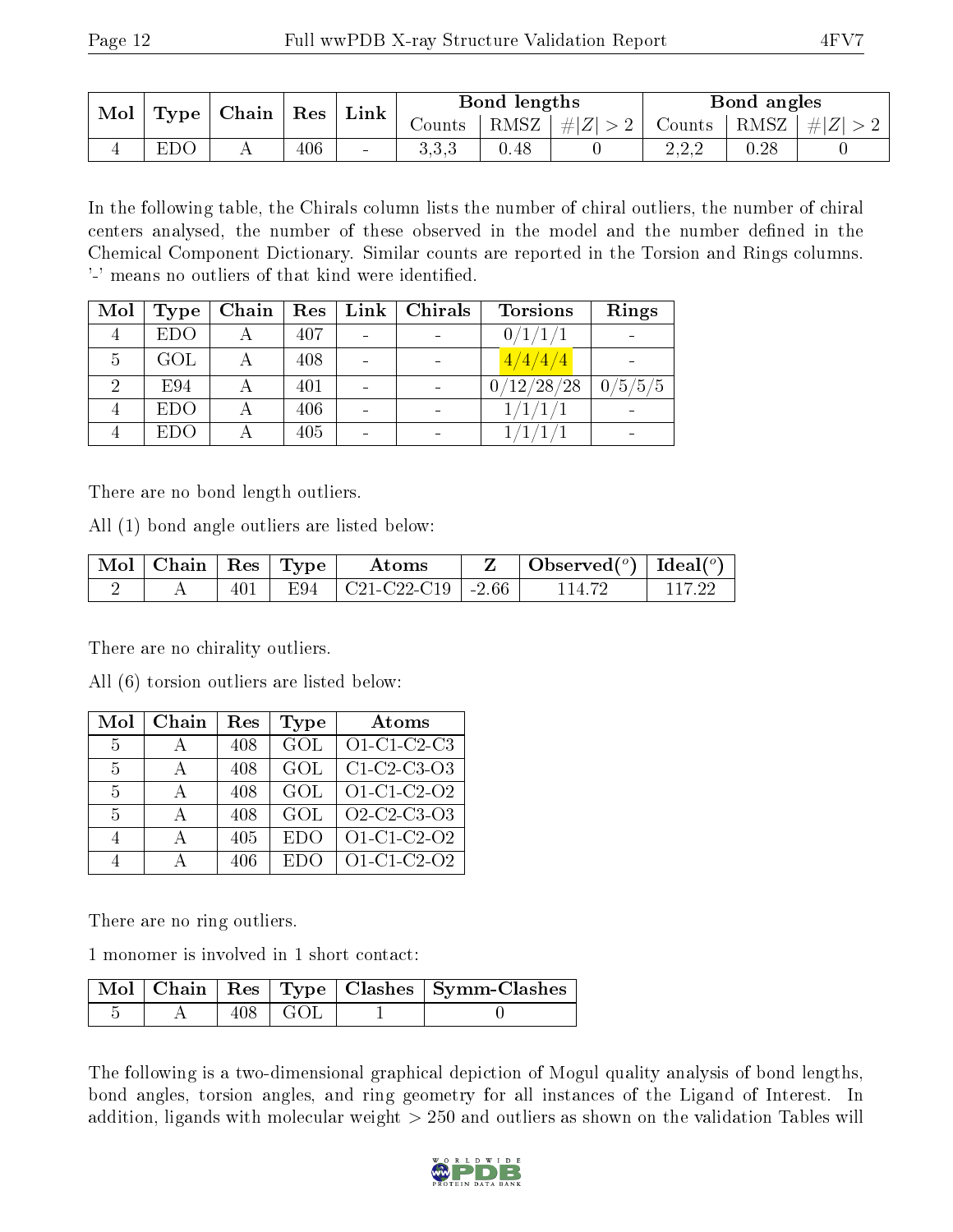also be included. For torsion angles, if less then 5% of the Mogul distribution of torsion angles is within 10 degrees of the torsion angle in question, then that torsion angle is considered an outlier. Any bond that is central to one or more torsion angles identified as an outlier by Mogul will be highlighted in the graph. For rings, the root-mean-square deviation (RMSD) between the ring in question and similar rings identified by Mogul is calculated over all ring torsion angles. If the average RMSD is greater than 60 degrees and the minimal RMSD between the ring in question and any Mogul-identified rings is also greater than 60 degrees, then that ring is considered an outlier. The outliers are highlighted in purple. The color gray indicates Mogul did not find sufficient equivalents in the CSD to analyse the geometry.



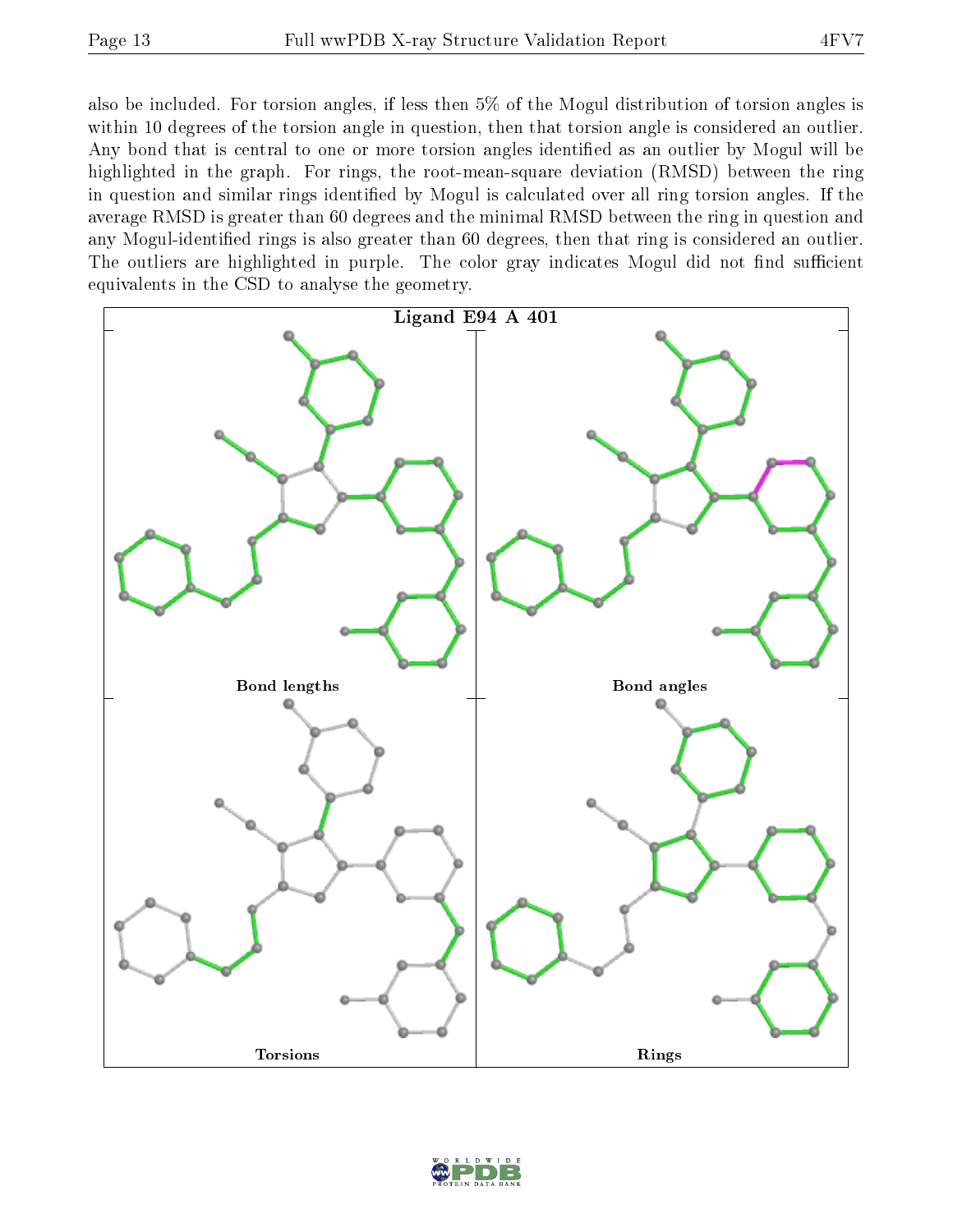## 5.7 [O](https://www.wwpdb.org/validation/2017/XrayValidationReportHelp#nonstandard_residues_and_ligands)ther polymers (i)

There are no such residues in this entry.

## 5.8 Polymer linkage issues (i)

There are no chain breaks in this entry.

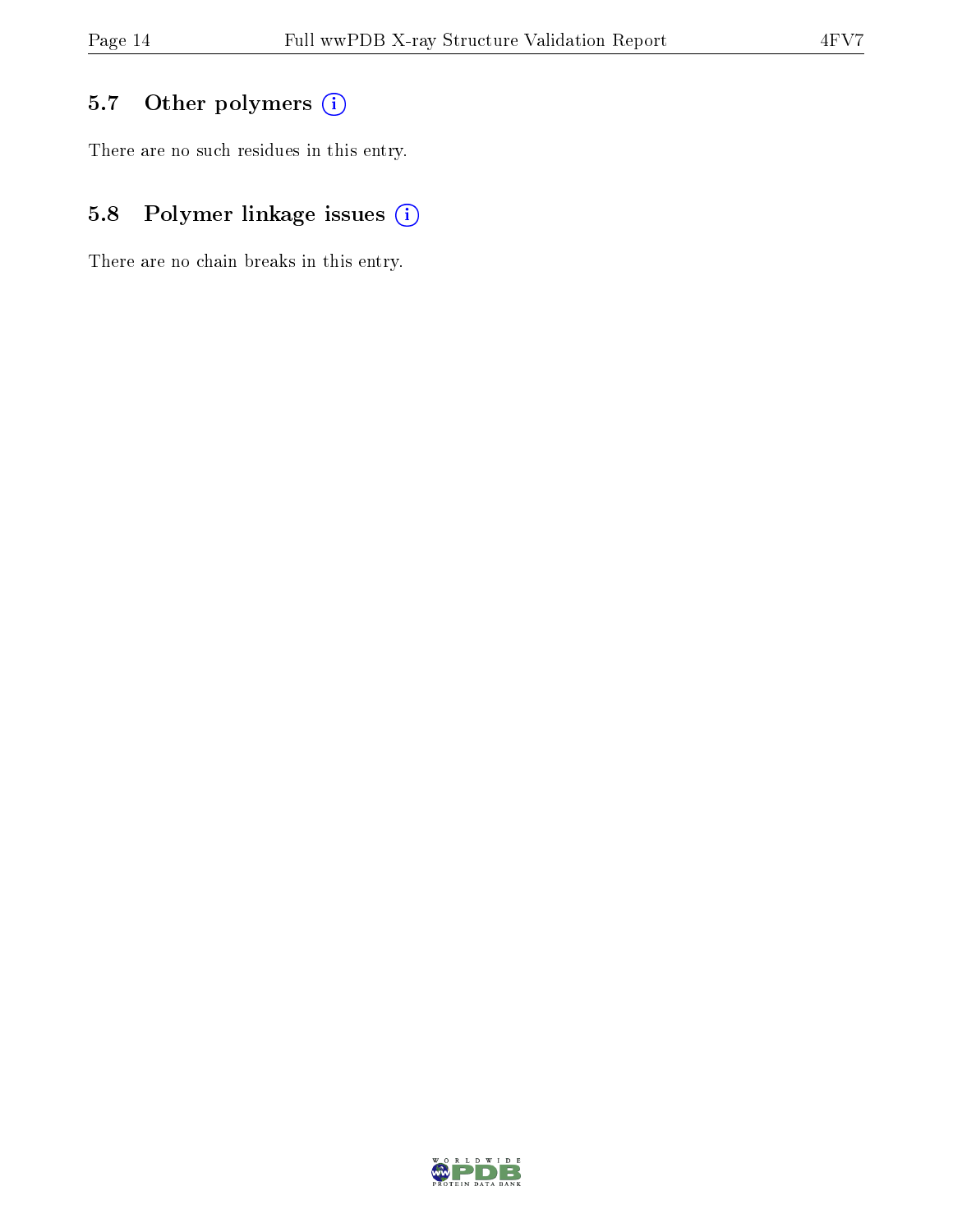## 6 Fit of model and data  $(i)$

### 6.1 Protein, DNA and RNA chains  $(i)$

In the following table, the column labelled  $#RSRZ> 2'$  contains the number (and percentage) of RSRZ outliers, followed by percent RSRZ outliers for the chain as percentile scores relative to all X-ray entries and entries of similar resolution. The OWAB column contains the minimum, median,  $95<sup>th</sup>$  percentile and maximum values of the occupancy-weighted average B-factor per residue. The column labelled ' $Q< 0.9$ ' lists the number of (and percentage) of residues with an average occupancy less than 0.9.

| $\mid$ Mol $\mid$ Chain | Analysed                    | $\langle {\rm \,RRZ}\rangle$ | $\#\text{RSRZ}\text{>2}$            | $\mid$ OWAB(Å <sup>2</sup> ) $\mid$ Q<0.9 |  |
|-------------------------|-----------------------------|------------------------------|-------------------------------------|-------------------------------------------|--|
|                         | $\mid$ 342/360 (95%) $\mid$ | 0.15                         | $\mid$ 25 (7%) 15 16 17, 31, 60, 93 |                                           |  |

All (25) RSRZ outliers are listed below:

| Mol            | Chain              | Res              | $_{\rm Type}$           | <b>RSRZ</b>      |
|----------------|--------------------|------------------|-------------------------|------------------|
| $\mathbf{1}$   | A                  | 355              | GLY                     | 7.1              |
| $\overline{1}$ | $\overline{\rm A}$ | 14               | <b>GLY</b>              | 4.9              |
| $\overline{1}$ | $\overline{A}$     | $\overline{26}$  | <b>LEU</b>              | 4.9              |
| $\overline{1}$ | $\overline{A}$     | 356              | <b>TYR</b>              | 4.9              |
| $\overline{1}$ | $\overline{A}$     | $\bf 44$         | <b>VAL</b>              | $\overline{4.4}$ |
| $\overline{1}$ | $\overline{\rm A}$ | $\overline{12}$  | <b>VAL</b>              | 4.3              |
| $\overline{1}$ | $\overline{\rm A}$ | 47               | <b>VAL</b>              | 3.8              |
| $\overline{1}$ | $\overline{A}$     | 13               | $\rm{ARG}$              | 3.4              |
| $\overline{1}$ | $\overline{A}$     | 34               | <b>TYR</b>              | 3.0              |
| $\overline{1}$ | $\overline{A}$     | $\overline{11}$  | <b>MET</b>              | $\overline{2.8}$ |
| $\overline{1}$ | $\overline{A}$     | 25               | $\overline{ASN}$        | 2.7              |
| $\overline{1}$ | $\overline{A}$     | $\overline{41}$  | <b>TYR</b>              | $\overline{2.6}$ |
| $\overline{1}$ | $\overline{\rm A}$ | $\overline{33}$  | $\overline{\rm ALA}$    | 2.6              |
| $\overline{1}$ | $\overline{A}$     | 24               | <b>THR</b>              | $\overline{2.5}$ |
| $\overline{1}$ | $\overline{A}$     | $\overline{15}$  | $\overline{\text{GLN}}$ | 2.4              |
| $\overline{1}$ | $\overline{A}$     | 335              | <b>ASP</b>              | 2.4              |
| $\overline{1}$ | $\overline{A}$     | 334              | $\overline{\text{ASP}}$ | $\overline{2.4}$ |
| $\overline{1}$ | $\overline{\rm A}$ | 336              | <b>LEU</b>              | $\overline{2.3}$ |
| $\overline{1}$ | $\overline{A}$     | 354              | PRO                     | $\overline{2.3}$ |
| $\overline{1}$ | $\overline{A}$     | 215              | ILE                     | $2.2\,$          |
| $\overline{1}$ | $\overline{A}$     | 148              | <b>LEU</b>              | $2.2\,$          |
| $\overline{1}$ | $\overline{\rm A}$ | 328              | $\overline{\text{LYS}}$ | 2.2              |
| $\overline{1}$ | $\overline{\rm A}$ | 212              | <b>VAL</b>              | 2.1              |
| $\overline{1}$ | $\overline{\rm A}$ | $\overline{209}$ | <b>ILE</b>              | 2.1              |
| $\mathbf{1}$   | A                  | 21               | PRO                     | 2.1              |

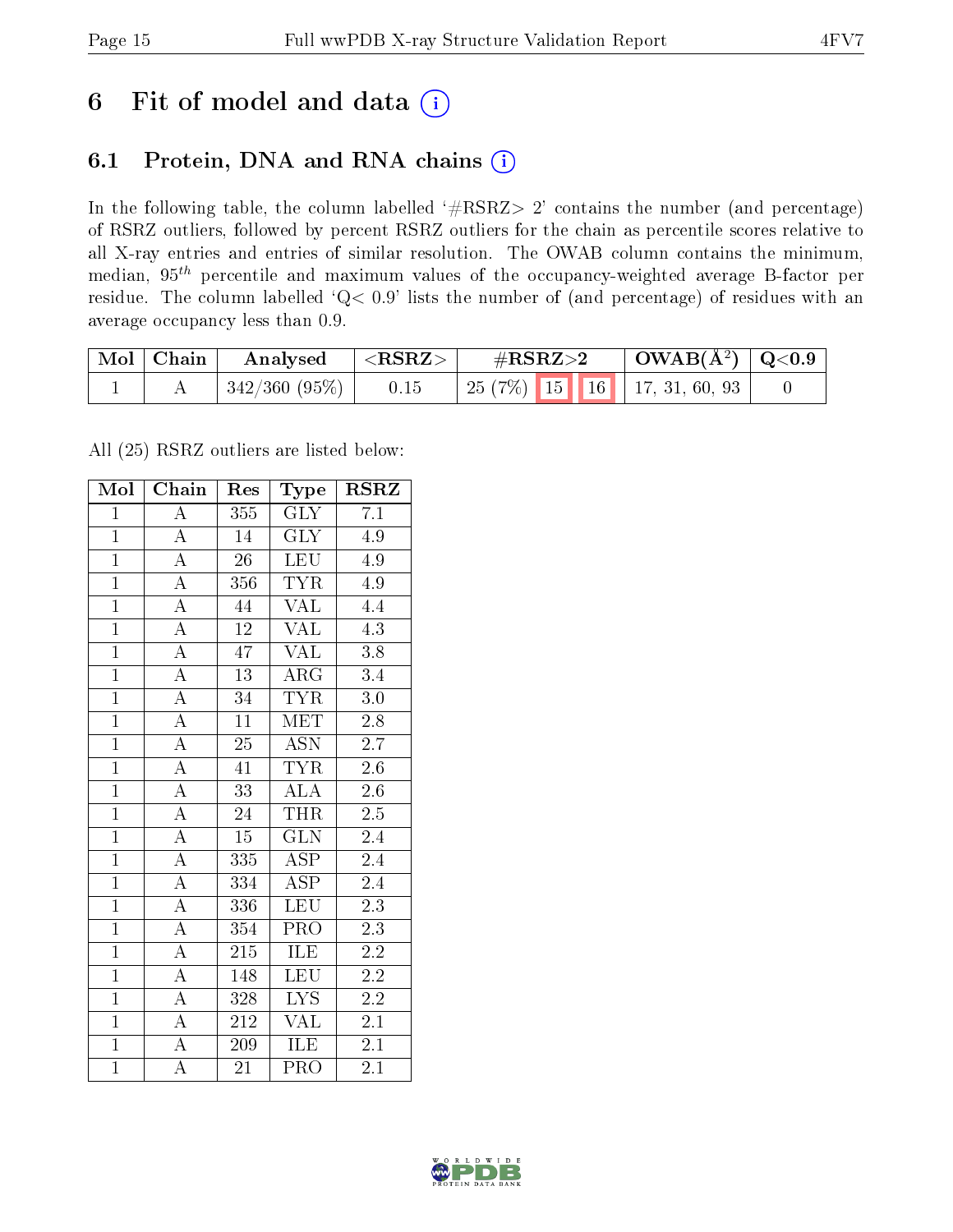#### 6.2 Non-standard residues in protein, DNA, RNA chains  $(i)$

In the following table, the Atoms column lists the number of modelled atoms in the group and the number defined in the chemical component dictionary. The B-factors column lists the minimum, median,  $95<sup>th</sup>$  percentile and maximum values of B factors of atoms in the group. The column labelled  $Q < 0.9$ ' lists the number of atoms with occupancy less than 0.9.

| Mol |              |     | $\top$ ype   Chain   Res   Atoms |      |      | $\mid \text{RSCC} \mid \text{RSR} \mid \text{B-factors}(\text{\AA}^2) \mid \text{Q<}0.9 \mid$ |  |
|-----|--------------|-----|----------------------------------|------|------|-----------------------------------------------------------------------------------------------|--|
|     | $_{\rm CME}$ | 252 | 10/11                            | 0.91 | 0.15 | 33, 36, 47, 48                                                                                |  |
|     | CME          | 159 | 10 /                             | 0.97 | 0.08 | 27, 30, 37, 37                                                                                |  |

#### 6.3 Carbohydrates (i)

There are no monosaccharides in this entry.

### 6.4 Ligands  $(i)$

In the following table, the Atoms column lists the number of modelled atoms in the group and the number defined in the chemical component dictionary. The B-factors column lists the minimum, median,  $95<sup>th</sup>$  percentile and maximum values of B factors of atoms in the group. The column labelled  $Q< 0.9$ ' lists the number of atoms with occupancy less than 0.9.

| Mol            | Type            | Chain | Res | Atoms    | <b>RSCC</b> | <b>RSR</b> | <b>B</b> -factors $\overline{(\mathbf{A}^2)}$ | Q <sub>0.9</sub> |
|----------------|-----------------|-------|-----|----------|-------------|------------|-----------------------------------------------|------------------|
| 4              | <b>EDO</b>      | А     | 405 | 4.<br>74 | 0.58        | 0.14       | 55, 55, 56, 57                                |                  |
| 4              | <b>EDO</b>      | А     | 407 | 4/4      | 0.71        | 0.24       | 46, 48, 50, 50                                |                  |
| $\overline{4}$ | <b>EDO</b>      | А     | 406 | 4/4      | 0.80        | 0.14       | 55,56,57,62                                   |                  |
| 5              | GOL             | А     | 408 | 6/6      | 0.84        | 0.37       | 58,59,59,60                                   |                  |
| $\overline{2}$ | E94             | А     | 401 | 37/37    | 0.91        | 0.12       | 28, 36, 48, 51                                | 27               |
| 3              | SO <sub>4</sub> | А     | 404 | 5/5      | 0.92        | 0.45       | 81,85,86,86                                   |                  |
| 3              | SO <sub>4</sub> | А     | 402 | 5/5      | 0.92        | 0.22       | 55,59,60,61                                   |                  |
| 3              | SO <sub>4</sub> |       | 403 | 5/5      | 0.97        | 0.10       | 38,40,42,43                                   |                  |

The following is a graphical depiction of the model fit to experimental electron density of all instances of the Ligand of Interest. In addition, ligands with molecular weight  $> 250$  and outliers as shown on the geometry validation Tables will also be included. Each fit is shown from different orientation to approximate a three-dimensional view.